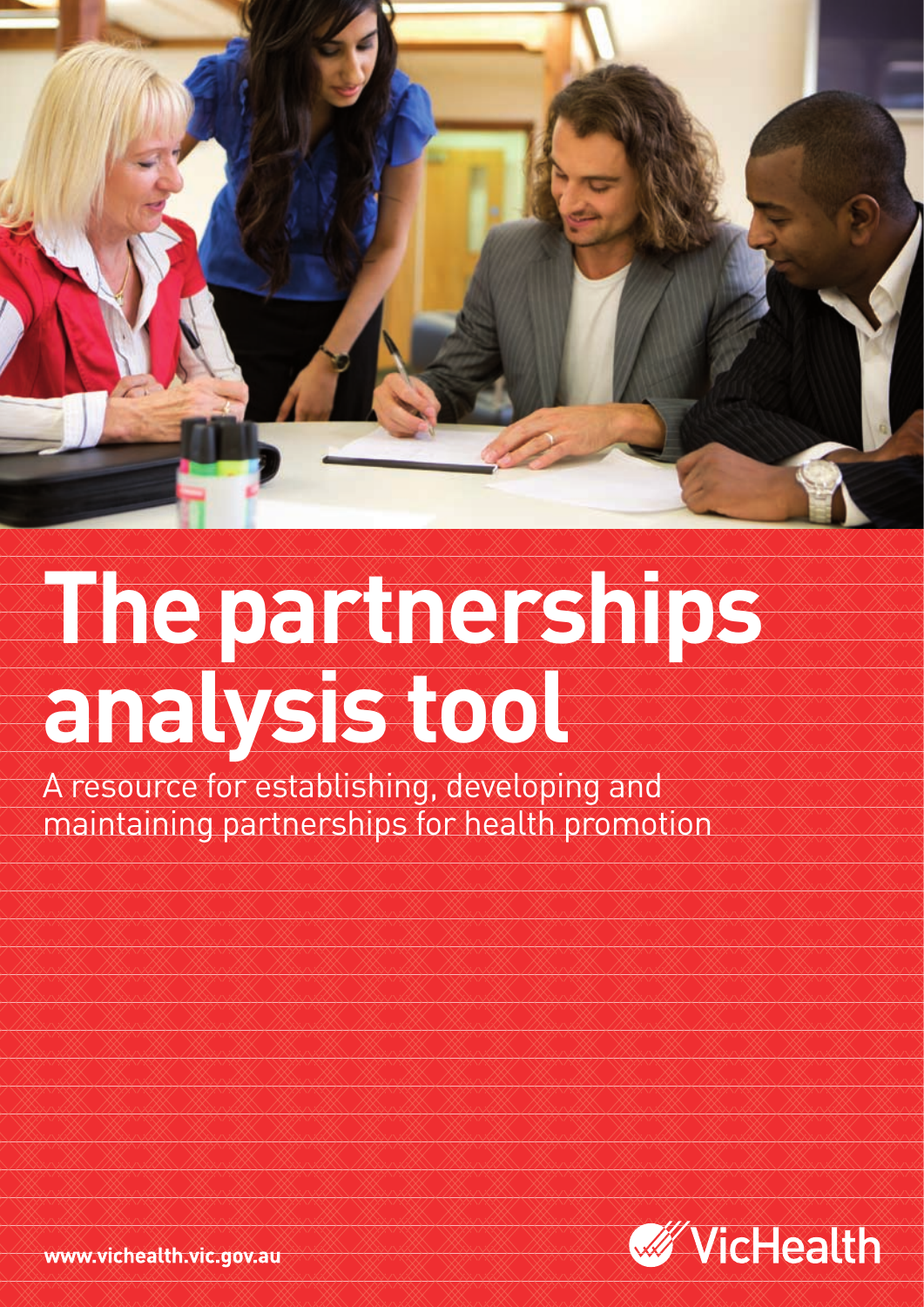© Copyright Victorian Health Promotion Foundation 2011

ISBN: 978-1-921822-26-1 Publication number: P-039-GEN

Suggested citation: VicHealth 2011, *The partnerships analysis tool,* Victorian Health Promotion Foundation, Melbourne.

Photos: Cover ©iStockphoto.com/Chris Schmidt; page 1 ©iStockphoto/Thinkstock; page 4 ©Hemera/ Thinkstock; ©Photos.com/Thinkstock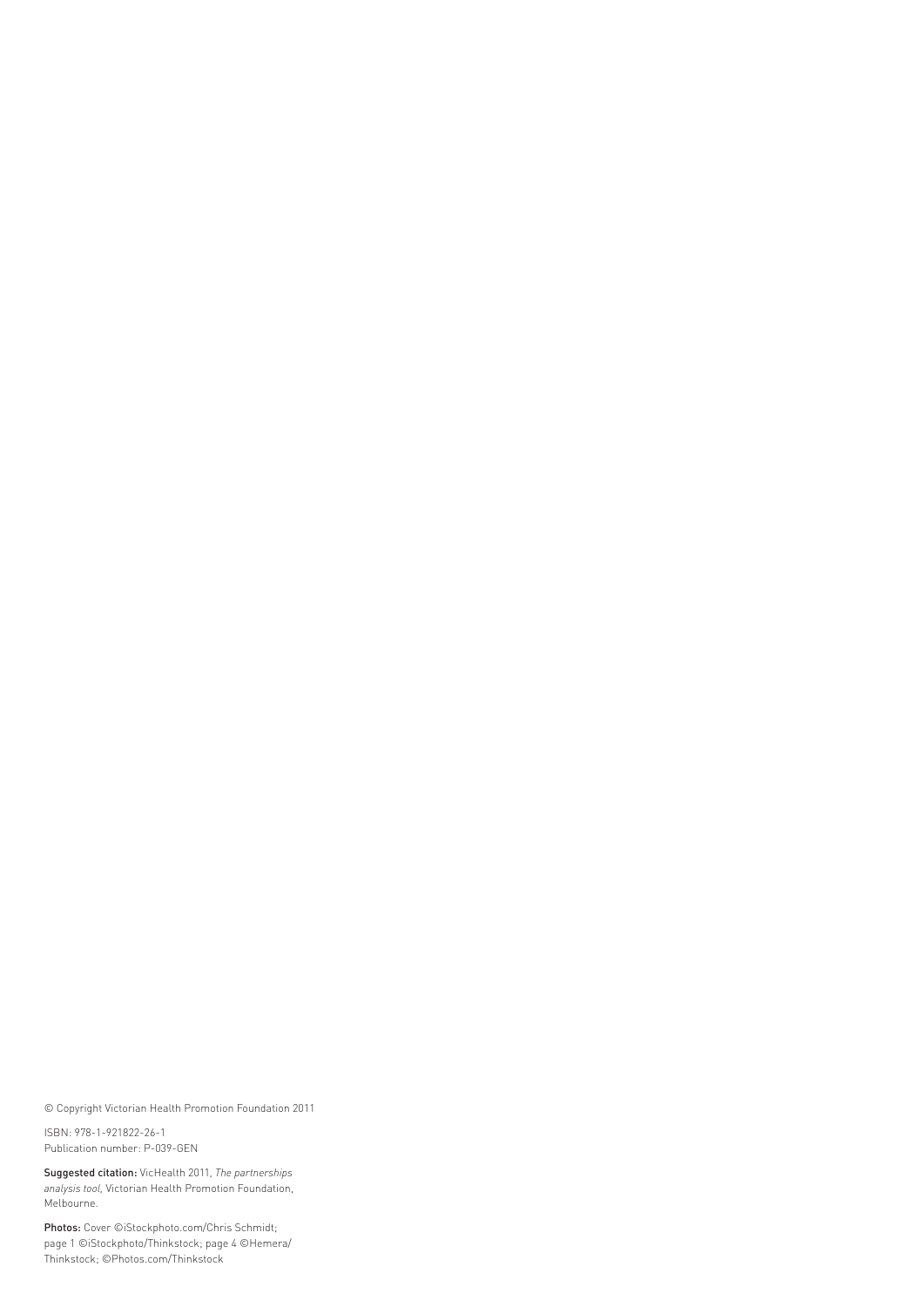## **Introduction**

VicHealth considers partnerships an important mechanism for building and sustaining capacity to promote health and prevent illness. This emphasis is particularly relevant when working across multiple sectors and with a range of organisations.

Partnerships are an important vehicle for bringing together diverse skills and resources for more effective health promotion outcomes. Partnerships can increase the efficiency of systems that have an impact on health by making the best use of different but complementary resources. Collaborations, joint resourcing and planned action can also potentially make a bigger impact on health outcomes across diverse sectors.

If partnerships are to be successful, however, they must have a clear purpose, add value to the work of the partners, and be carefully planned and monitored.

This resource is based on the evaluation of a range of initiatives undertaken to promote mental health and wellbeing. It was first produced in 2005 by John McLeod on behalf of VicHealth to support partnerships across sectors.

It is designed to help organisations:

- develop a clearer understanding of the range of purposes of collaborations
- reflect on the partnerships they have established
- focus on ways to strengthen new and existing partnerships by engaging in discussion about issues and ways forward.

# **Who should use this tool?**

*The partnerships analysis tool* is for organisations entering into or working in a partnership to assess, monitor and maximise its ongoing effectiveness. It was revised in 2011 and now includes information on changing organisations. It is available online at www.vichealth. vic.gov.au/partnerships

For hard copies, email or phone VicHealth: vichealth@vichealth.vic.gov.au 03 9667 1333.

If partnerships are to be successful they must have a clear purpose, add value to the work of the partners, and be carefully planned and monitored.

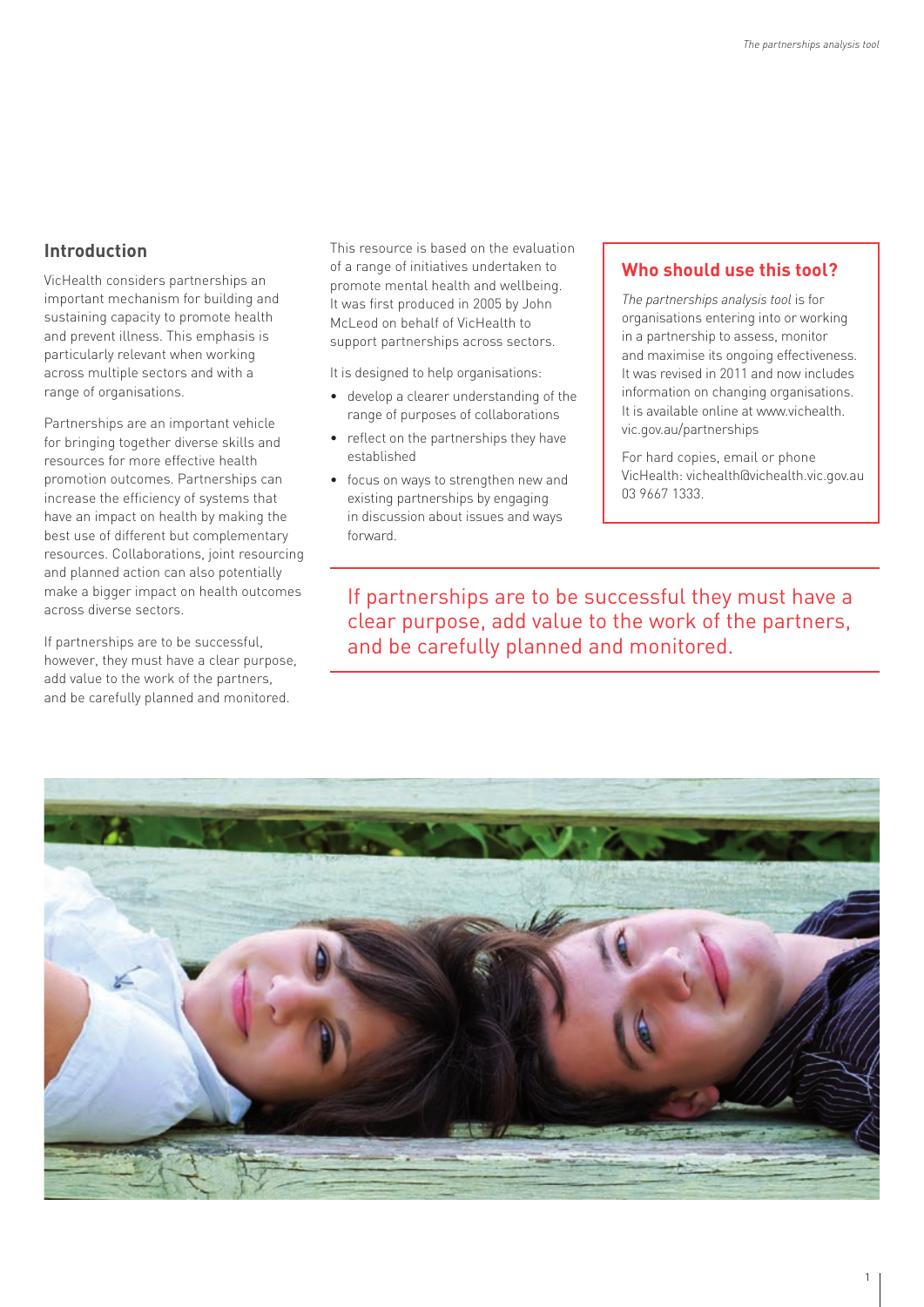# **What is the aim of the tool?**

The aim of this tool is to help organisations reflect on the partnerships they have established and monitor and maximise their effectiveness.

The tool is divided into three sections:

- Changing organisations: How to embed partnerships as an ongoing way of working.
- Exploring the nature of partnerships (Activities 1 and 2): Why is the partnership necessary in this particular project? What value does the partnership add to the project? This involves designing a map that visually represents the nature of the relationships between agencies.
- Analysing existing or potential partnerships (Activity 3): This involves completing a checklist that defines the key features of a successful inter-departmental, inter-agency or inter-sectoral partnership. The checklist is designed to provide feedback on the current status of the partnership and to suggest areas that need further support and work.

### **How to use the tool**

The tool is designed to provide a focus for discussion between agencies. Wherever possible, the activities should be completed by participating partners as a group. The discussion involved in working through the activities will help to strengthen the partnership by clarifying ideas and different perspectives. In some cases, it may indicate that the partnership is not working as intended.

Where a lead agency has initiated or is coordinating the partnership, they would normally assume responsibility for facilitating the three activities.

Completing the activities will take a number of hours because there will be a variety of perspectives among the partners and different evidence will be cited as a way of substantiating the views people hold. The various partners need time to reflect on the partnership and how it is working. The discussion that occurs around completing the tasks will contribute to the partnership because ideas, expectations and any tensions can be aired and clarified.

The tool can be used at different times in the partnership. Early on, it will provide some information on how the partnership has been established and identify areas in which there is a need for further work. A year or so into the partnership, it provides a basis for structured reflection on how the partnership is developing and how inter-partner relationships are forming. With longer-term partnerships, it may be worth revisiting the tool every 12 to 18 months as a method of continuing to monitor progress and the ways in which relationships are evolving.

The tool may also be useful to a lead agency as a tool for reflection when forming and planning partnerships.

Partnerships can increase the efficiency of systems that have an impact on health by making the best use of different but complementary resources.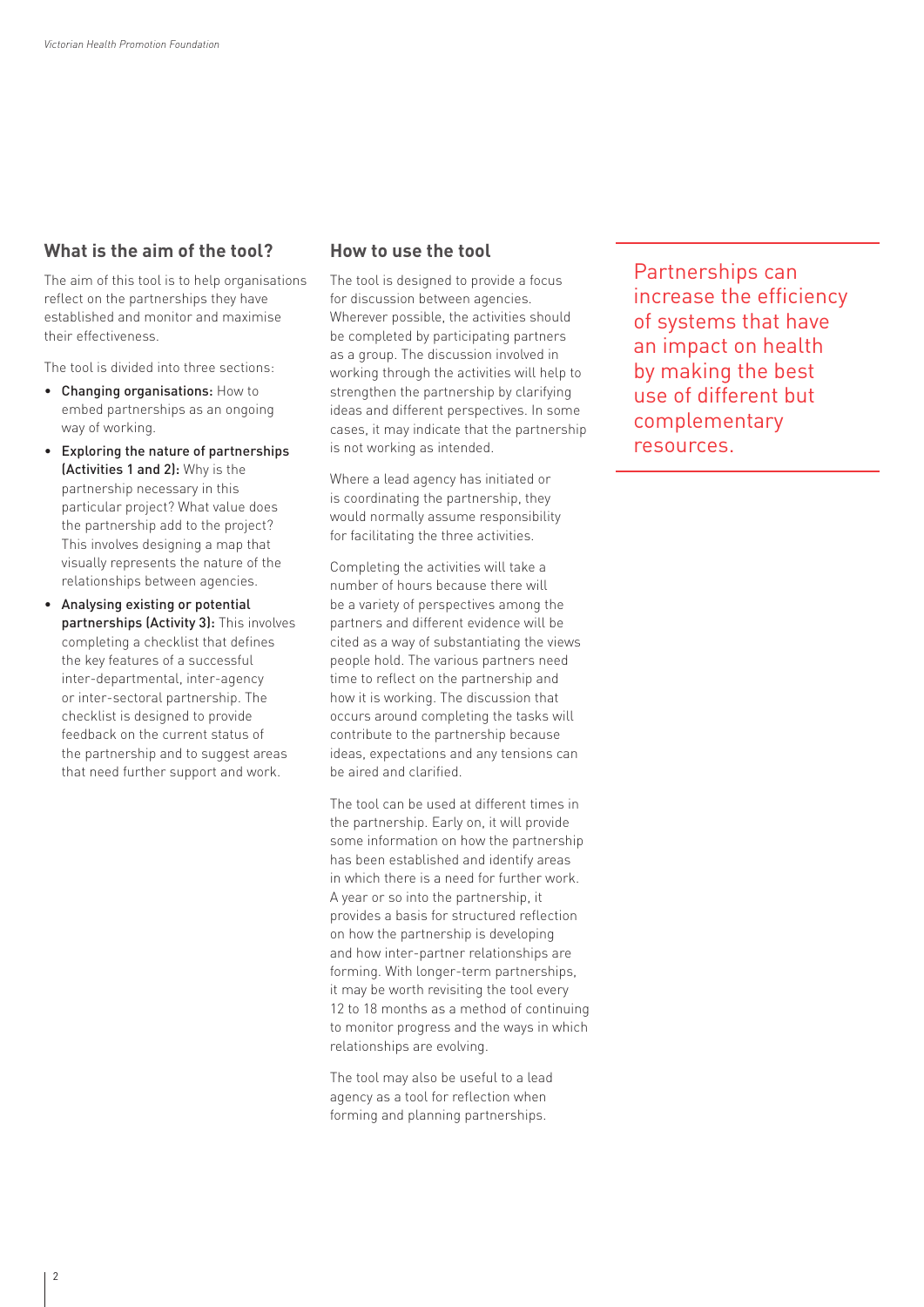# **Changing organisations**

Organisational change is not easy, but the benefits are huge in terms of embedding partnerships as an ongoing way of working. In most cases, getting organisations (no matter how small or large) to embrace partnerships as an effective way of promoting health requires significant change.

Here are some phases of organisational change that may be helpful.<sup>1</sup>



# **Phase 1: Motivating change**

Not everyone wants to change. One of the key strategies is to build on self-interest. Workers and the organisation as a whole need to be convinced that partnership development will have something in it for them, otherwise it may be perceived as just an extra burden.

Strategies can include the following:

- Introduce people to the possibilities and value of partnerships.
- Outline the current position of the organisation and where it could be in the future. Visions can be powerful motivators.
- Develop a medium or longer-term work partnership plan so people know where they are going.
- Highlight some realistic approaches to change and how they could be implemented. Start small.
- Address resistance and the reasons for it, including feelings of inadequacy, lack of conviction that change is necessary or that there may be negative impacts on existing jobs.
- Listen to people's concerns and take them into account.

# **Phase 2: Developing support for change**

This phase of change management is often overlooked, yet it is a phase that often stops successful change occurring. Some people in organisations have a vested interest in preserving the status quo.

Strategies can include the following:

- Ensure senior management and the board have an understanding of partnerships and are committed to them at every level, from policies to individual interactions.
- Recognise that partnerships may change the existing power structures and address this. For example, clients or others may make more decisions. How do paid staff feel about this?
- Engage the key power players to lead, manage and embed partnership thinking and practice into the organisation and, if they have concerns, address them promptly.

# **Phase 3: Managing the transition**

This phase occurs when the organisation works to make the actual transition from the current state to the future state. This establishes partnerships and makes them work.

Strategies can include the following:

- Engage in ongoing coaching, training and reiteration of new policies and procedures.
- Undertake formal professional development.
- Design clear milestones and celebrate their achievement.
- Adjust plans on the basis of feedback and changed circumstances.
- Design work plans that emphasise partnership development and analysis.
- Communicate to stakeholders about where you are as an organisation, what the next step is, and how everybody's efforts are contributing to the ultimate goal.

## **Phase 4: Sustaining momentum**

Often this is the most difficult phase in managing change. It is difficult because staff move jobs, people get bored, they cannot see the 'pay-off' or they feel under-resourced for any extra work they are expected to do.

Strategies can include the following:

- Provide support, often in the form of resources, along with professional development and coaching.
- Affirm efforts and celebrate successes.
- Reward successful activities and change.

<sup>1</sup> Adapted from Cummings TG & Worley CG, 2004, *Organization Development & Change*, 8th edition, South-Western College Publishing, Mason, Ohio and McNamara C, 2005, *Field guide to consulting and organizational development*, Authenticity Consulting, LLC. To obtain the latter book, select 'Publications' at www.authenticityconsulting.com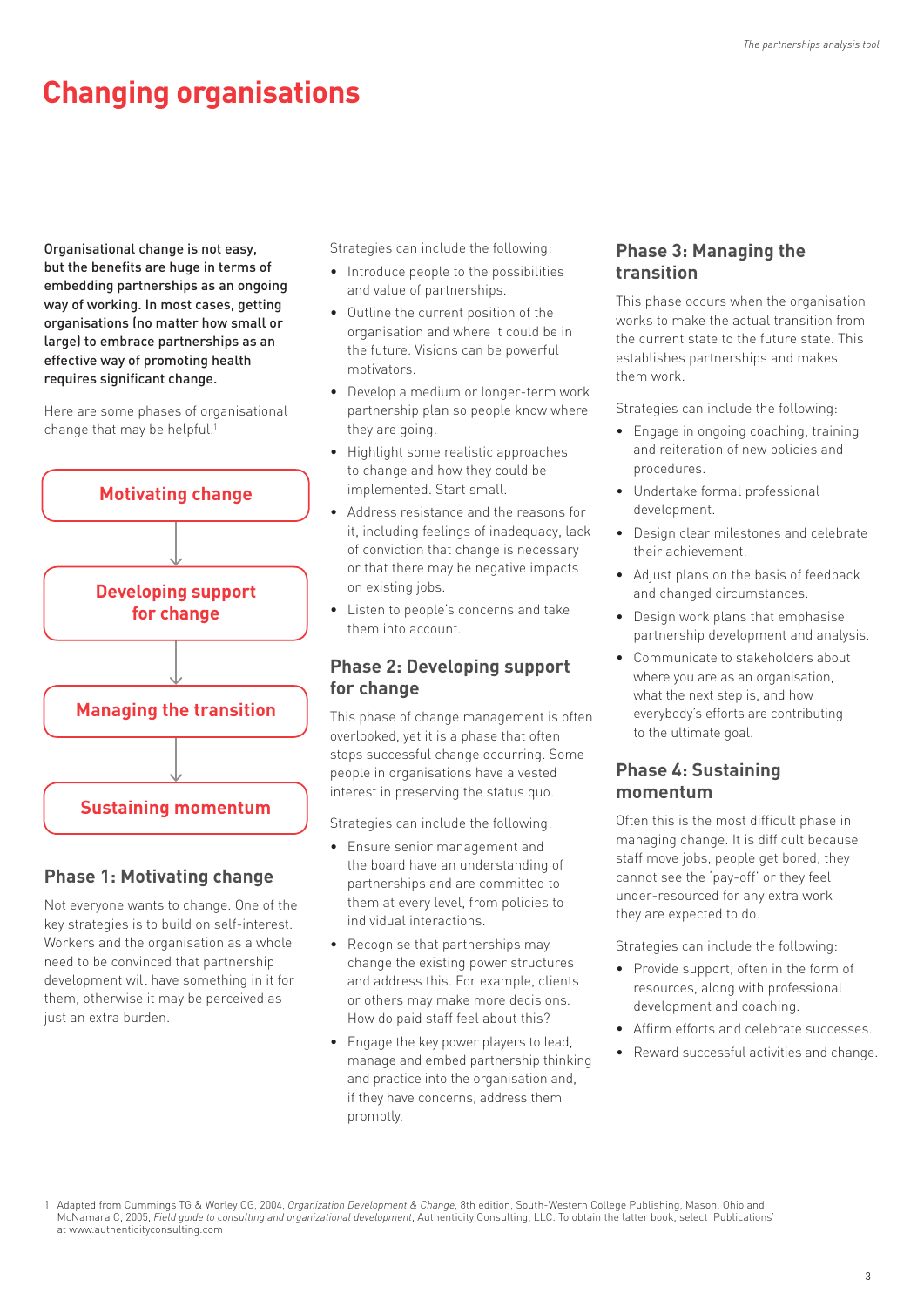# **Activity 1 Assessing the purpose of the partnership**

Activity 1 is designed to explore and clarify the purpose of the partnership. In order to complete it we suggest you adopt the following approach:

- 1. Have each participant write five answers to each of the following questions on a piece of paper and rank them in order of importance:
	- Why is the partnership necessary in this particular project?
	- What value is it trying to add to the project?
- 2. Compare individual lists by starting with the reasons that are most important and following through to those that are least important.
- 3. Look for the points of consensus, but also be aware of any differences.
- 4. Find out if organisations have a clear understanding of what each one can contribute to the partnership.



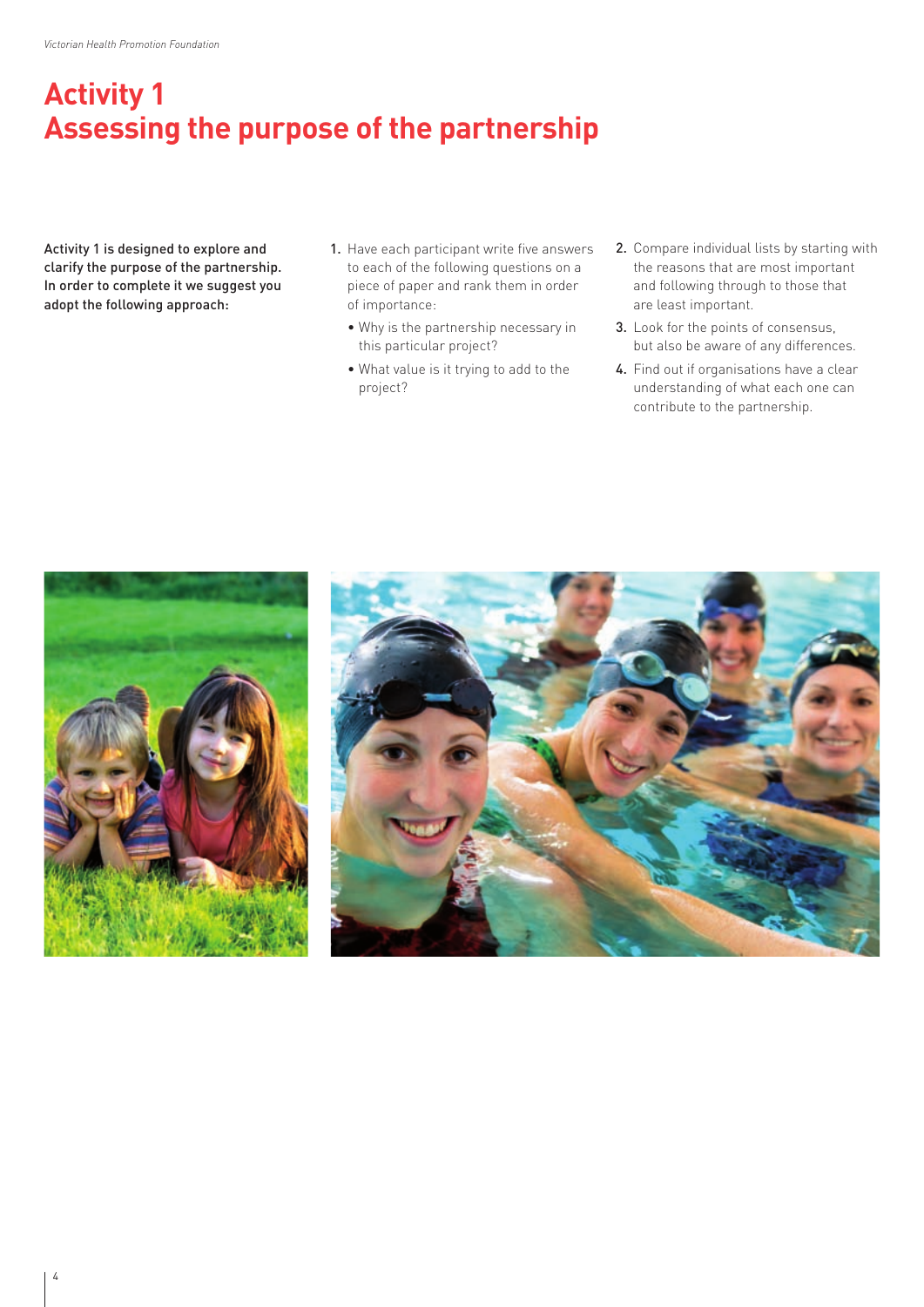# **Activity 2 A map of the partnership**

The concept of partnerships used in this tool implies a level of mutuality and equality between agencies. There are different types of partnerships in health promotion, ranging on a continuum from networking through to collaboration (see next page).

Not all partnerships will or should move to collaboration. In some cases, networking is the appropriate response. The nature of the partnership will depend on the need, purpose and willingness of participating agencies to engage in the partnership.

As a partnership moves towards collaboration, it will need to become more embedded in the core work of the agencies involved. This has resource and structural implications. In particular, collaborative partnerships require the support and involvement of senior agency personnel, since project workers may be relatively junior or on short-term contracts. This can affect their capacity to mobilise the agency resources required for collaboration.

Partners may have different understandings and expectations of what their involvement means. Mapping the partnership is a way of clarifying roles and levels of commitment.

# **Completing the mapping exercise**

This mapping exercise is designed to map all of the partners in relation to each other. Lines are drawn between them to show the strength and nature of the relationship. Mapping the partnership is a way of clarifying roles and levels of commitment to the partnership. This is important as partners may have different understandings and expectations of what their involvement means. If done collectively, this exercise can help to strengthen a partnership because people are able to raise issues of concern. This provides an opportunity to address areas in which there is a lack of consensus.

It is interesting to note patterns in the relationships and how these change over time. Many partnerships are strong on networking and coordinating but considerably weaker on collaborating. Completing the map provides an opportunity to look at ways that relationships can be strengthened and made more productive.

Look at the example on the next page then follow this suggested approach to complete the mapping exercise:

- 1. List all the agencies involved in the partnership. The lead agency (if there is one) can be placed in the centre.
- 2. Using the legend, link the agencies in terms of the nature of the relationship. The lead agency is likely to have a relationship with all of the others; however, there may also be important links between partners that do not rely on the lead agency.
- 3. Where possible cite concrete examples as evidence of the strength of the partnership. The strength of the links between partners should be based on evidence of how the partnership works rather than how people might like it to work or how it may work in the future.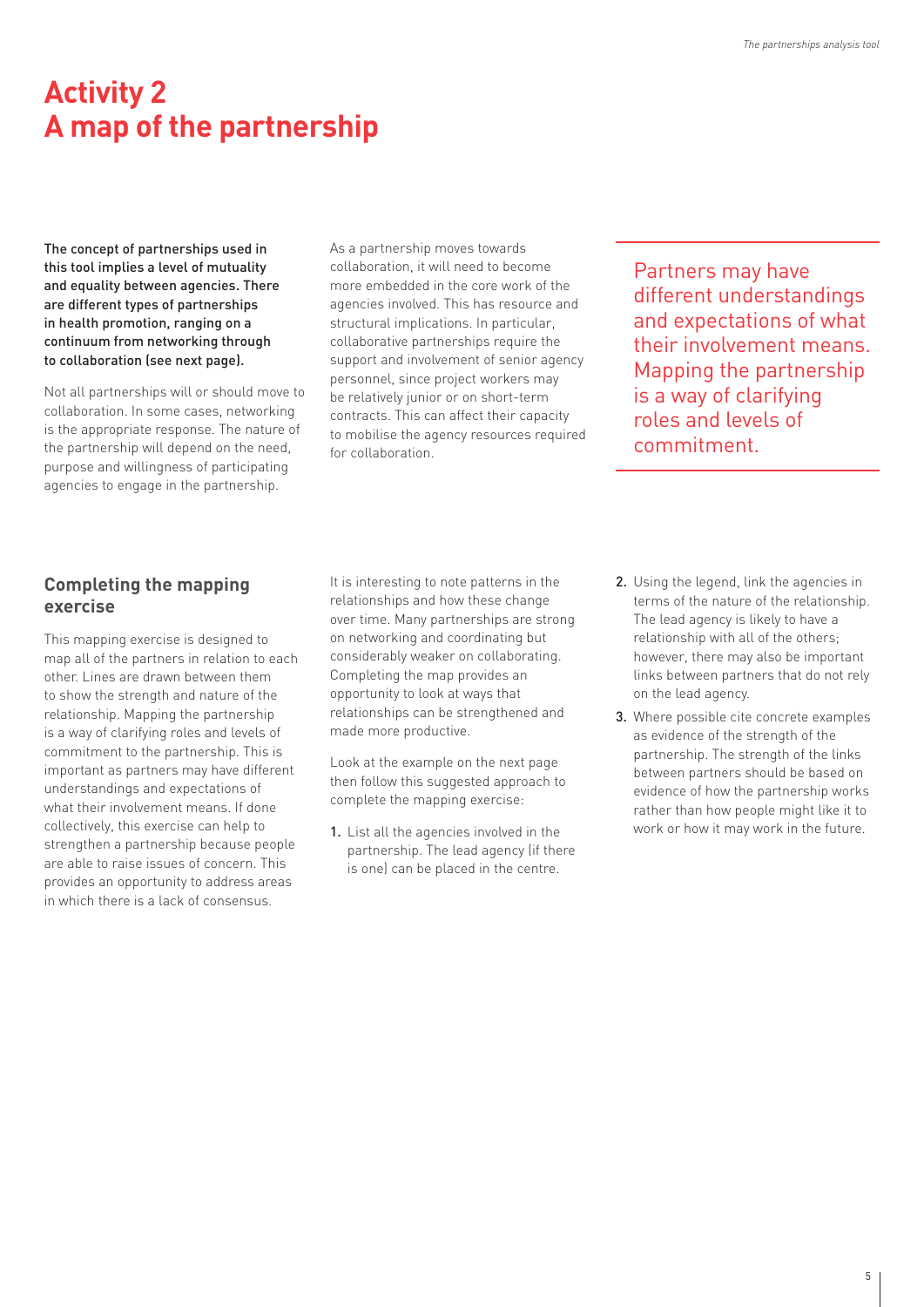# **Activity 2** *continued* **A map of the partnership**

## **A continuum of partnerships in health promotion**

A distinction can be made between the purposes and nature of partnerships. Partnerships in health promotion may range on a continuum from networking through to collaboration.

#### Networking

Involves the exchange of information for mutual benefit. This requires little time and trust between partners. For example, youth services within a local government area may meet monthly to provide an update on their work and discuss issues that affect young people.

#### Coordinating

Involves exchanging information and altering activities for a common purpose. For example, the youth services may meet and plan a coordinated campaign to lobby the council for more youth-specific services.

#### Cooperating

Involves exchanging information, altering activities and sharing resources. It requires a significant amount of time, a high level of trust between partners, and an ability for agencies to share turf. For example, a group of secondary schools may pool some resources with a youth welfare agency to run a 'Diversity Week' as a way of combating violence and discrimination.

#### Collaborating

Includes enhancing the health promotion capacity of the other partner for mutual benefit and a common purpose. Collaborating requires the partner to give up a part of their turf to another agency to create a better or more seamless service system. For example, a group of schools may fund a youth agency to establish a full-time position to coordinate a Diversity Week, provide professional development for teachers, and train student peer mediators in conflict resolution.

Adapted from Himmelman A 2001, 'On coalitions and the transformation of power relations: Collaborative betterment and collaborative empowerment', *American Journal of Community Psychology*, vol. 29, no. 2, pp. 277–284.

## **Mapping example**

A state peak non-government organisation (NGO) for children and young people is leading a project to increase social connection and participation in physical activity for young people at risk. The project involves linking secondary school students to an after-school program run by a local sports club.



#### Nature of relationships

#### State peak NGO for children and young people

 $\rightarrow$  The lead agency; coordinates funds and project steering group.

#### State government youth department

 $\rightarrow$  Provides funds for the project and requires a report at the completion of funding.

#### Sports club

 $\rightarrow$  Provides sports facilities, equipment and a coach.

#### Youth housing agency

- $\rightarrow$  Provides office for project workers; coordinates and provides transport for young people to travel from school to the club.
- $\rightarrow$  Provides training for volunteers, sports coaches and generalist workers about youth issues, and promotes this project.

#### Secondary college

 $\rightarrow$  Refers young people to the project.

#### Local government youth service

 $\rightarrow$  Member of steering committee.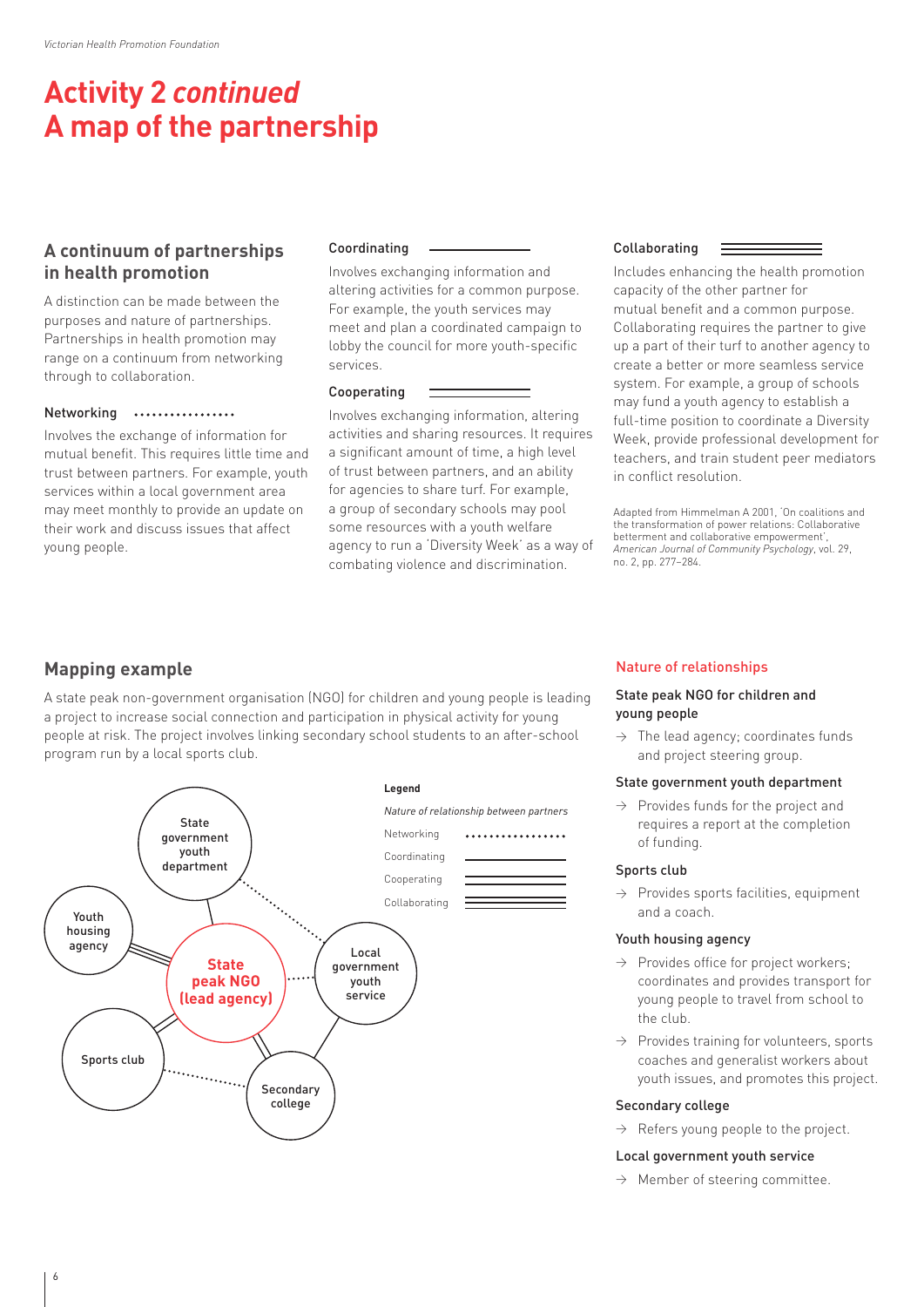# **Activity 3 Providing feedback using a partnership checklist**

This activity involves the completion of a checklist that defines key features of a successful partnership for health promotion. It is designed to provide feedback on the current status of the partnership and suggest areas that need further support and work.

The checklist is organised into seven areas:

- 1. Determining the need for the partnership.
- 2. Choosing partners.
- 3. Making sure partnerships work.
- 4. Planning collaborative action.
- 5. Implementing collaborative action.
- 6. Minimising the barriers to partnerships.
- 7. Reflecting on and continuing the partnership.

You are asked to rate the success of your partnership in terms of each statement. Success is based on the level of addressing, implementing and embedding each of the issues. The scale ranges from 1 (strongly disagree) to 5 (strongly agree).

This scale is self-scoring. It could be useful to revisit the exercise after, say, 12 months to see whether there has been any change. Higher numbers show greater consistency with the concepts in this resource.

#### There are three ways to complete the checklist:

- The lead agency can fill in the checklist and present the results to a meeting of the partnership stakeholders. Canvassing the various partners' views at a meeting is a way of testing the accuracy of the lead agency's perceptions.
- Each partner can be given a copy to complete independently. They can compare and discuss the results at a meeting. This approach ensures the views of every partner are given equal weight.
- The checklist can be completed as a group activity. This approach will tend to emphasise consensus among members.

The checklist is a global measure that accepts there will be different perceptions. Consequently, there is some value in citing different examples that either confirm or test the global result. For example, most partners may be working well but one or two may be seen to be less cooperative. The 'outliers' need to be considered but they should not skew the dominant response. Similarly, a partnership may rate well against some of the key features and not others.

## **What use is a checklist?**

Checklists act as summaries of complex actions and interactions between various stakeholders. They point out the things to look for and consider. They are valuable because they synthesise the factors that contribute to a successful partnership and direct attention to the range of issues to be considered in assessing effectiveness. They can also guide future action as well as provide a focus for reflecting on the current state of affairs.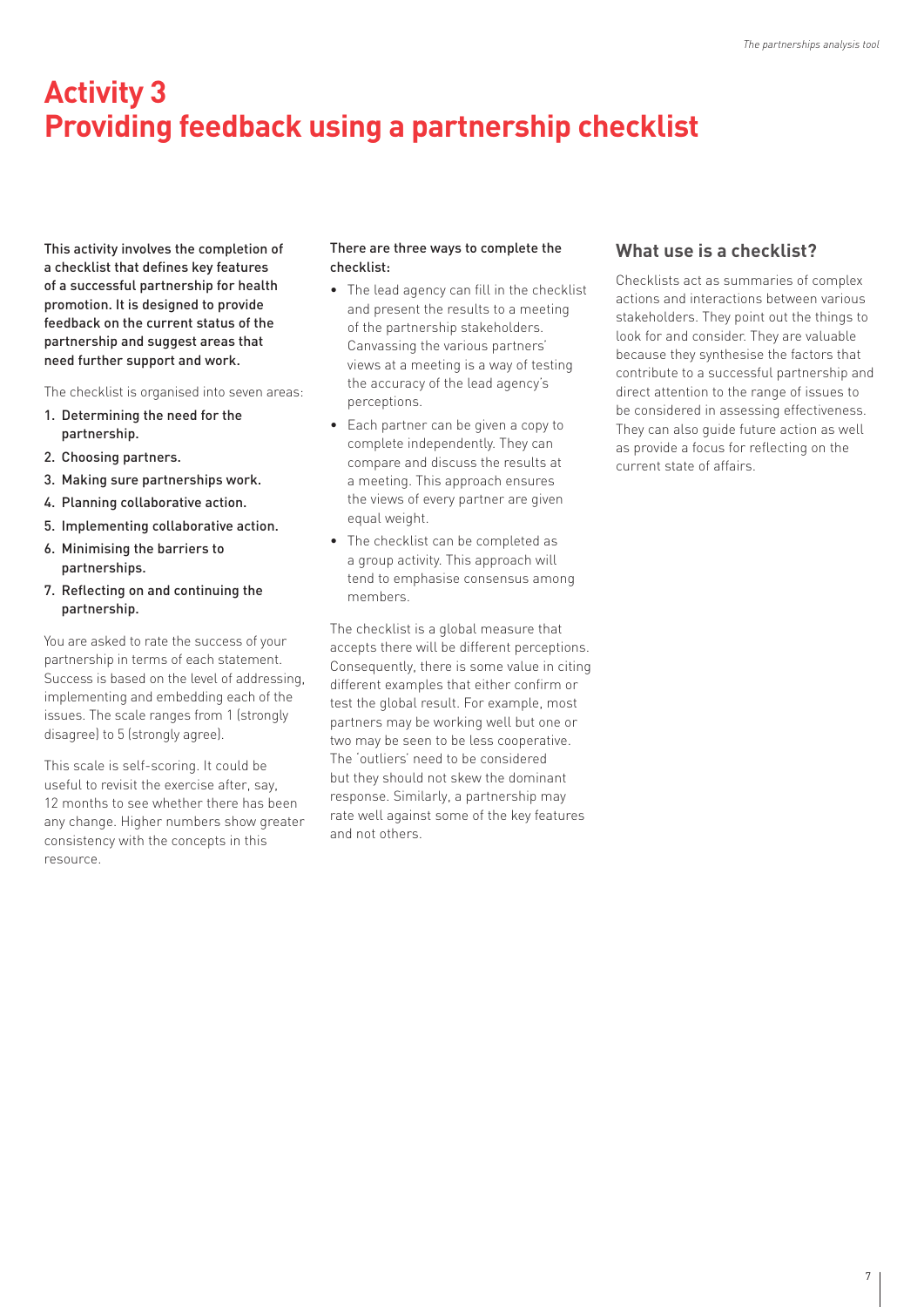# **The checklist**

Rate your level of agreement with each of the statements below, with 1 indicating strong disagreement and 5 indicating strong agreement. To subtotal your score for each section, add up the ranking for each question (for example: 2+3+1+5+2=13). This checklist is available online as a saveable PDF, which means the calculations will be done automatically and you can save your score and share it with your partners. Go to: www.vichealth.vic.gov.au/partnerships

|                                                                                                                   | <b>Strongly</b><br>disagree | $\mathbf{2}$<br>Disagree | 3<br>Not sure | 4<br>Agree | <b>Strongly</b><br>agree |                 |
|-------------------------------------------------------------------------------------------------------------------|-----------------------------|--------------------------|---------------|------------|--------------------------|-----------------|
| 1. Determining the need for the partnership                                                                       |                             |                          |               |            |                          |                 |
| There is a perceived need for the partnership in terms of areas of common interest<br>and complementary capacity. |                             |                          |               |            |                          |                 |
| There is a clear goal for the partnership.                                                                        |                             |                          |               |            |                          |                 |
| There is a shared understanding of, and commitment to, this goal among all<br>potential partners.                 |                             |                          |               |            |                          |                 |
| The partners are willing to share some of their ideas, resources, influence and power<br>to fulfil the goal.      |                             |                          |               |            |                          |                 |
| The perceived benefits of the partnership outweigh the perceived costs.                                           |                             |                          |               |            |                          | <b>SUBTOTAL</b> |
| <b>SUBTOTAL</b>                                                                                                   |                             |                          |               |            |                          |                 |

| 2. Choosing partners                                                                                          |  |  |                 |
|---------------------------------------------------------------------------------------------------------------|--|--|-----------------|
| The partners share common ideologies, interests and approaches.                                               |  |  |                 |
| The partners see their core business as partially interdependent.                                             |  |  |                 |
| There is a history of good relations between the partners.                                                    |  |  |                 |
| The partnership brings added prestige to the partners individually as well as collectively.                   |  |  |                 |
| There is enough variety among members to have a comprehensive understanding of<br>the issues being addressed. |  |  | <b>SUBTOTAL</b> |
| <b>SUBTOTAL</b>                                                                                               |  |  |                 |

| 3. Making sure partnerships work                                                                                             |  |  |                 |
|------------------------------------------------------------------------------------------------------------------------------|--|--|-----------------|
| The managers in each organisation (or division) support the partnership.                                                     |  |  |                 |
| Partners have the necessary skills for collaborative action.                                                                 |  |  |                 |
| There are strategies to enhance the skills of the partnership through increasing the<br>membership or workforce development. |  |  |                 |
| The roles, responsibilities and expectations of partners are clearly defined and<br>understood by all other partners.        |  |  |                 |
| The administrative, communication and decision-making structure of the partnership<br>is as simple as possible.              |  |  | <b>SUBTOTAL</b> |
| <b>SUBTOTAL</b>                                                                                                              |  |  |                 |

| 4. Planning collaborative action                                                                                            |  |  |  |
|-----------------------------------------------------------------------------------------------------------------------------|--|--|--|
| All partners are involved in planning and setting priorities for collaborative action.                                      |  |  |  |
| Partners have the task of communicating and promoting the partnership in their own<br>organisations.                        |  |  |  |
| Some staff have roles that cross the traditional boundaries that exist between<br>agencies or divisions in the partnership. |  |  |  |
| The lines of communication, roles and expectations of partners are clear.                                                   |  |  |  |
| There is a participatory decision-making system that is accountable, responsive<br>and inclusive.                           |  |  |  |
| <b>SUBTOTAL</b>                                                                                                             |  |  |  |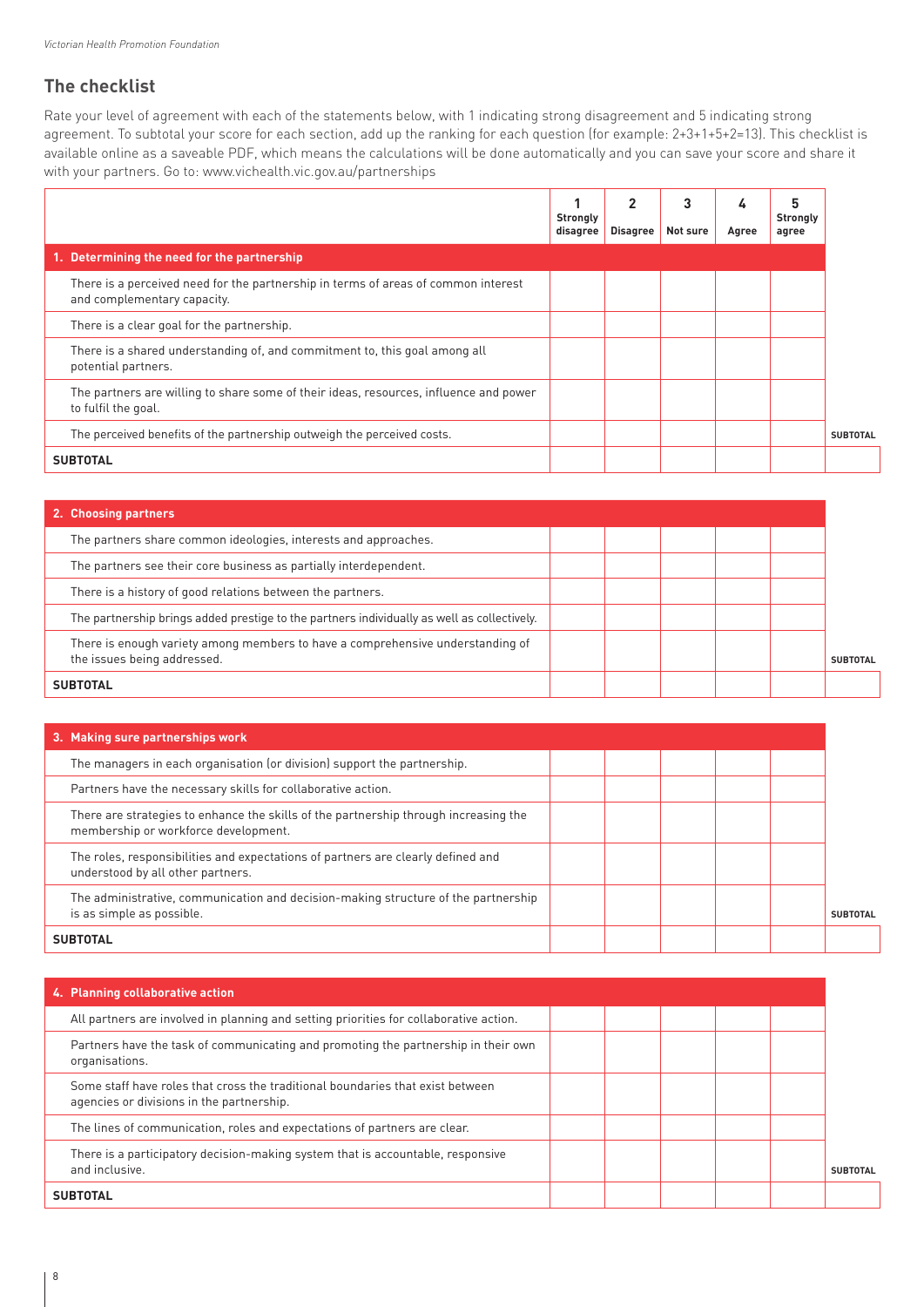|                                                                                                                                                             | Strongly<br>disagree | $\overline{2}$<br>Disagree | 3<br>Not sure | 4<br>Agree | 5<br><b>Strongly</b><br>agree |
|-------------------------------------------------------------------------------------------------------------------------------------------------------------|----------------------|----------------------------|---------------|------------|-------------------------------|
| 5. Implementing collaborative action                                                                                                                        |                      |                            |               |            |                               |
| Processes that are common across agencies have been standardised (e.g. referral<br>protocols, service standards, data collection and reporting mechanisms). |                      |                            |               |            |                               |
| There is an investment in the partnership of time, personnel, materials or facilities.                                                                      |                      |                            |               |            |                               |
| Collaborative action by staff and reciprocity between agencies is rewarded by management.                                                                   |                      |                            |               |            |                               |
| The action is adding value (rather than duplicating services) for the community,<br>clients or agencies involved in the partnership.                        |                      |                            |               |            |                               |
| There are regular opportunities for informal and voluntary contact between staff<br>from the different agencies and other members of the partnership.       |                      |                            |               |            |                               |
| <b>SUBTOTAL</b>                                                                                                                                             |                      |                            |               |            |                               |

| 6. Minimising the barriers to partnerships                                                                                                 |                 |
|--------------------------------------------------------------------------------------------------------------------------------------------|-----------------|
| Differences in organisational priorities, goals and tasks have been addressed.                                                             |                 |
| There is a core group of skilled and committed (in terms of the partnership) staff that<br>has continued over the life of the partnership. |                 |
| There are formal structures for sharing information and resolving demarcation disputes.                                                    |                 |
| There are informal ways of achieving this.                                                                                                 |                 |
| There are strategies to ensure alternative views are expressed within the partnership.                                                     | <b>SURTOTAL</b> |
| <b>SUBTOTAL</b>                                                                                                                            |                 |

| 7. Reflecting on and continuing the partnership                                                                 |  |  |                 |
|-----------------------------------------------------------------------------------------------------------------|--|--|-----------------|
| There are processes for recognising and celebrating collective achievements and/or<br>individual contributions. |  |  |                 |
| The partnership can demonstrate or document the outcomes of its collective work.                                |  |  |                 |
| There is a clear need for and commitment to continuing the collaboration in the<br>medium term.                 |  |  |                 |
| There are resources available from either internal or external sources to continue<br>the partnership.          |  |  |                 |
| There is a way of reviewing the range of partners and bringing in new members or<br>removing some.              |  |  | <b>SUBTOTAL</b> |
| <b>SUBTOTAL</b>                                                                                                 |  |  |                 |

| Aggregate score                              | <b>TOTAL</b> |
|----------------------------------------------|--------------|
| Determining the need for the partnership     |              |
| Choosing partners                            |              |
| Making sure partnerships work                |              |
| Planning collaborative action                |              |
| Implementing collaborative action            |              |
| Minimising the barriers to partnerships      |              |
| Reflecting on and continuing the partnership |              |
| <b>TOTAL</b>                                 |              |

#### **Checklist score**

35–84 The whole idea of a partnership should be rigorously questioned.

85–126 The partnership is moving in the right direction but it will need more attention if it is going to be really successful.

127–175 A partnership based on genuine collaboration has been established. The challenge is to maintain its impetus and build on the current success.